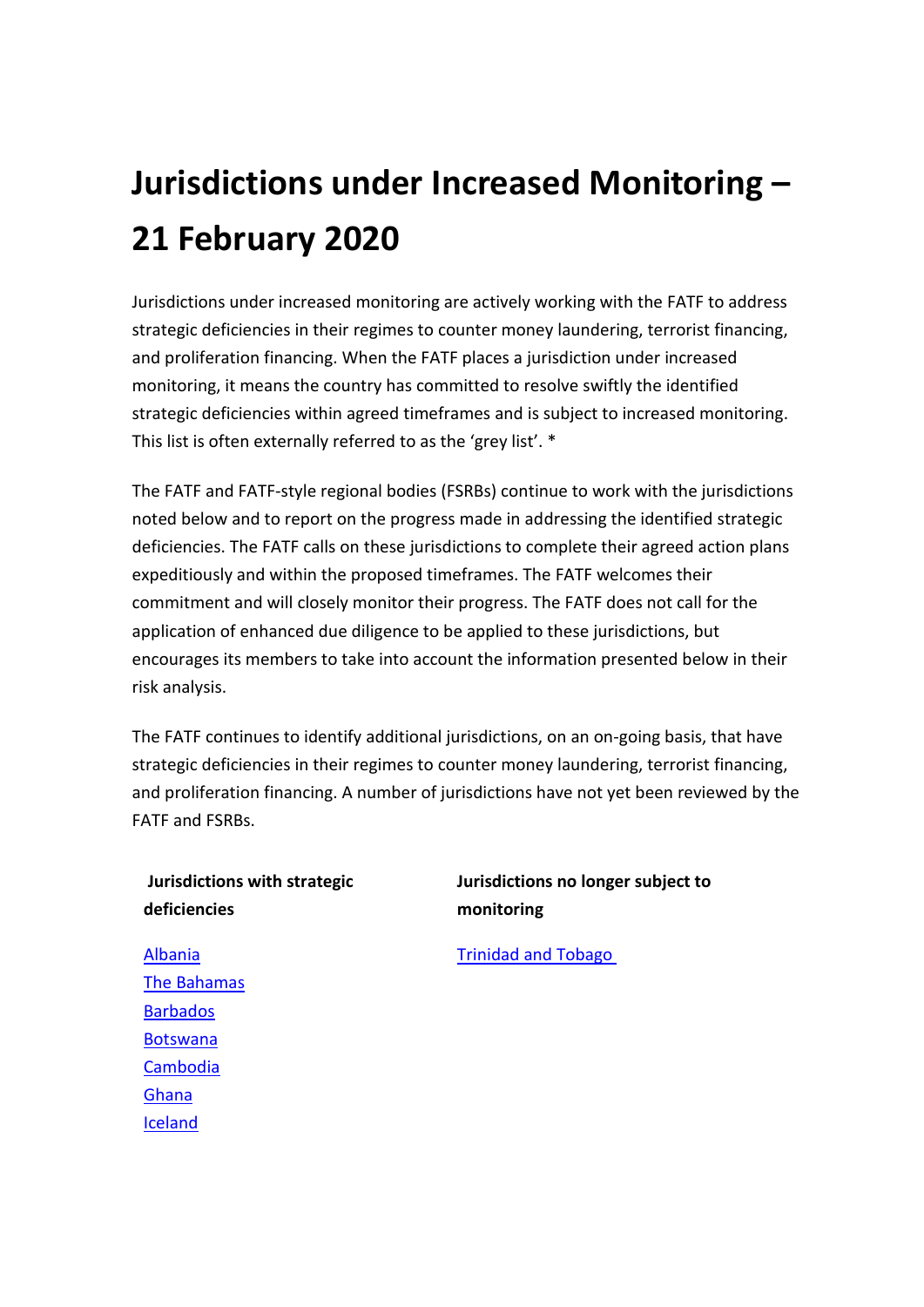**[Jamaica](http://www.fatf-gafi.org/publications/high-risk-and-other-monitored-jurisdictions/documents/increased-monitoring-february-2020.html#jamaica) [Mauritius](http://www.fatf-gafi.org/publications/high-risk-and-other-monitored-jurisdictions/documents/increased-monitoring-february-2020.html#mauritius)** [Mongolia](http://www.fatf-gafi.org/publications/high-risk-and-other-monitored-jurisdictions/documents/increased-monitoring-february-2020.html#mongolia) [Myanmar](http://www.fatf-gafi.org/publications/high-risk-and-other-monitored-jurisdictions/documents/increased-monitoring-february-2020.html#myanmar) **[Nicaragua](http://www.fatf-gafi.org/publications/high-risk-and-other-monitored-jurisdictions/documents/increased-monitoring-february-2020.html#nicaragua)** [Pakistan](http://www.fatf-gafi.org/publications/high-risk-and-other-monitored-jurisdictions/documents/increased-monitoring-february-2020.html#pakistan) [Panama](http://www.fatf-gafi.org/publications/high-risk-and-other-monitored-jurisdictions/documents/increased-monitoring-february-2020.html#panama) [Syria](http://www.fatf-gafi.org/publications/high-risk-and-other-monitored-jurisdictions/documents/increased-monitoring-february-2020.html#syria) [Uganda](http://www.fatf-gafi.org/publications/high-risk-and-other-monitored-jurisdictions/documents/increased-monitoring-february-2020.html#uganda) [Yemen](http://www.fatf-gafi.org/publications/high-risk-and-other-monitored-jurisdictions/documents/increased-monitoring-february-2020.html#yemen) [Zimbabwe](http://www.fatf-gafi.org/publications/high-risk-and-other-monitored-jurisdictions/documents/increased-monitoring-february-2020.html#zimbabwe)

## **Jurisdictions with strategic deficiencies**

#### **Albania**

In February 2020, Albania made a high-level political commitment to work with the FATF and MONEYVAL to strengthen the effectiveness of its AML/CFT regime. Since the completion of its MER in July 2018, Albania has made progress on a number of its MER recommended actions to improve technical compliance and effectiveness, including by enhancing relevant authorities' understanding of terrorist financing risks in order to prosecute TF more effectively and establishing a legal framework to implement targeted financial sanctions related to proliferation financing. Albania will work to implement its action plan, including by: (1) conducting additional in-depth analysis to understand its ML and other risks sufficiently, and enhancing institutional coordination and cooperation; (2) improving the timely handling of mutual legal assistance requests; (3) establishing effective mechanisms to detect and prevent criminal infiltration of the economy, including by strengthening competent authorities' powers to take necessary action; (4) ensuring that accurate and up to date basic and beneficial ownership information is available on a timely basis; (5) increasing the number and improving the sophistication of prosecutions and confiscations for ML, especially in cases involving foreign predicate offenses or third-party ML; (6) improving the implementation of targeted financial sanctions, in particular through enhanced supervisory action and targeted, proactive outreach.

#### **The Bahamas**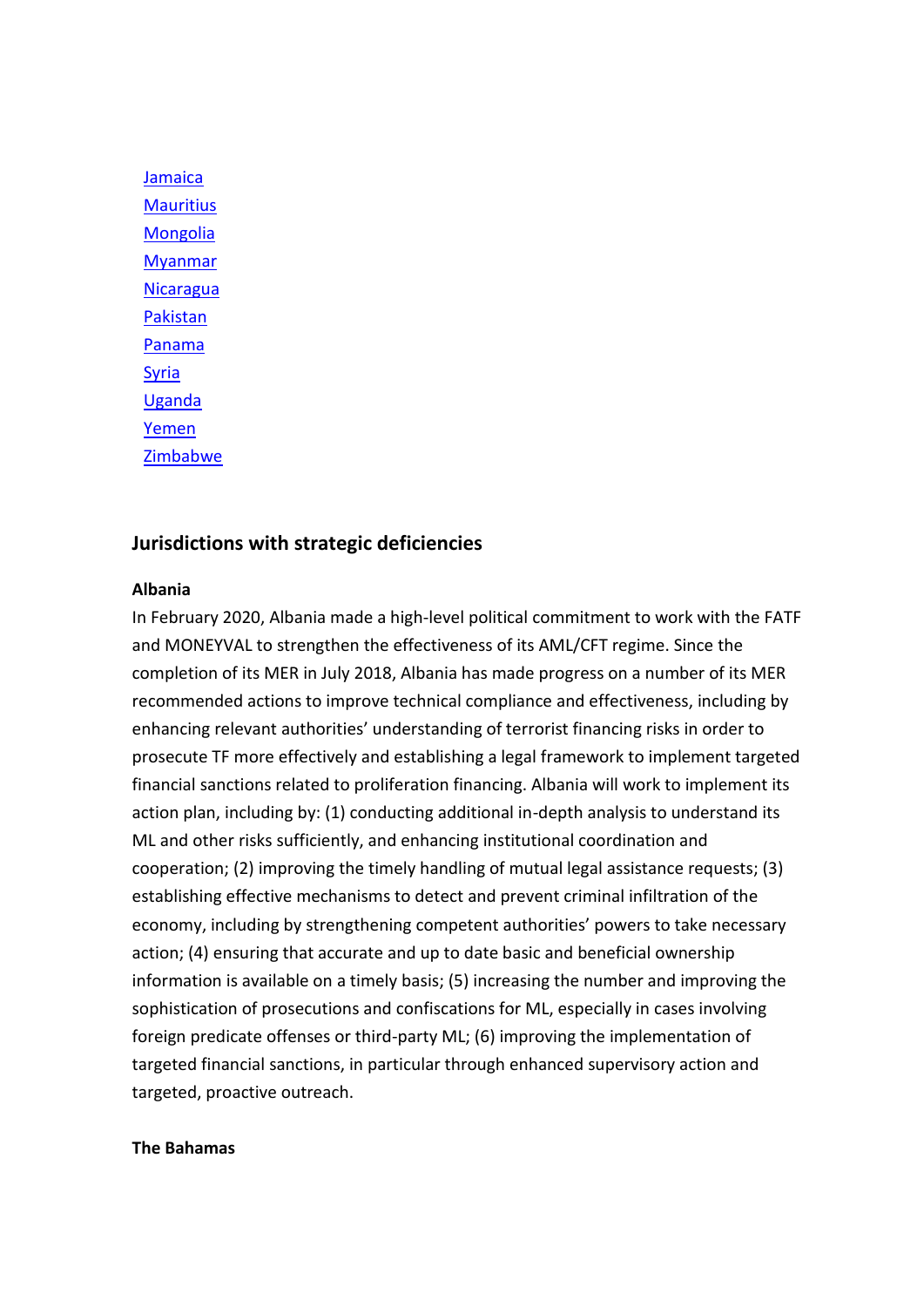In October 2018, The Bahamas made a high-level political commitment to work with the FATF and CFATF to strengthen the effectiveness of its AML/CFT regime and address any related technical deficiencies. The FATF has made the initial determination that The Bahamas has substantially completed its action plan and warrants an on-site assessment to verify that the implementation of The Bahamas' AML/CFT reforms has begun and is being sustained, and that the necessary political commitment remains in place to sustain implementation in the future. Specifically, the Bahamas has made the following key reforms: (1) developing a comprehensive electronic case management system for international cooperation; (2) demonstrating risk-based supervision of non-bank financial institutions; (3) ensuring the timely access to adequate, accurate and current basic and beneficial ownership information; (4) increasing the quality of the FIU's products to assist LEAs in the pursuance of ML/TF investigations, specifically complex ML/TF and stand-alone ML investigations; (5) demonstrating that authorities are investigating and prosecuting all types of money laundering, including complex ML cases, stand-alone money laundering, and cases involving proceeds of foreign offences; (6) demonstrating that confiscation proceedings are initiated and concluded for all types of ML cases; and (7) addressing gaps in the TF and PF TFS frameworks and demonstrating implementation.

#### **Barbados**

In February 2020, Barbados made a high-level political commitment to work with the FATF and CFATF to strengthen the effectiveness of its AML/CFT regime. Since the completion of its MER in November 2017, Barbados has made progress on a number of its MER recommended actions to improve technical compliance and effectiveness, including by updating the National Risk Assessment and developing mitigating measures. Barbados will work to implement its action plan, including by: (1) demonstrating it effectively applies risk-based supervision for FIs and DNFBPs; (2) taking appropriate measures to prevent legal persons and arrangements from being misused for criminal purposes, and ensure that accurate and up to date basic and beneficial ownership information is available on a timely basis; (3) increasing the capacity of the FIU to improve the quality of its financial information to further assist LEAs in investigating ML or TF; (4) demonstrating that money laundering investigations and prosecutions are in line with the country's risk profile and reducing the backlog to complete prosecutions that result in sanctions when appropriate; (5) further pursuing confiscation in ML, including by seeking assistance from foreign counterparts.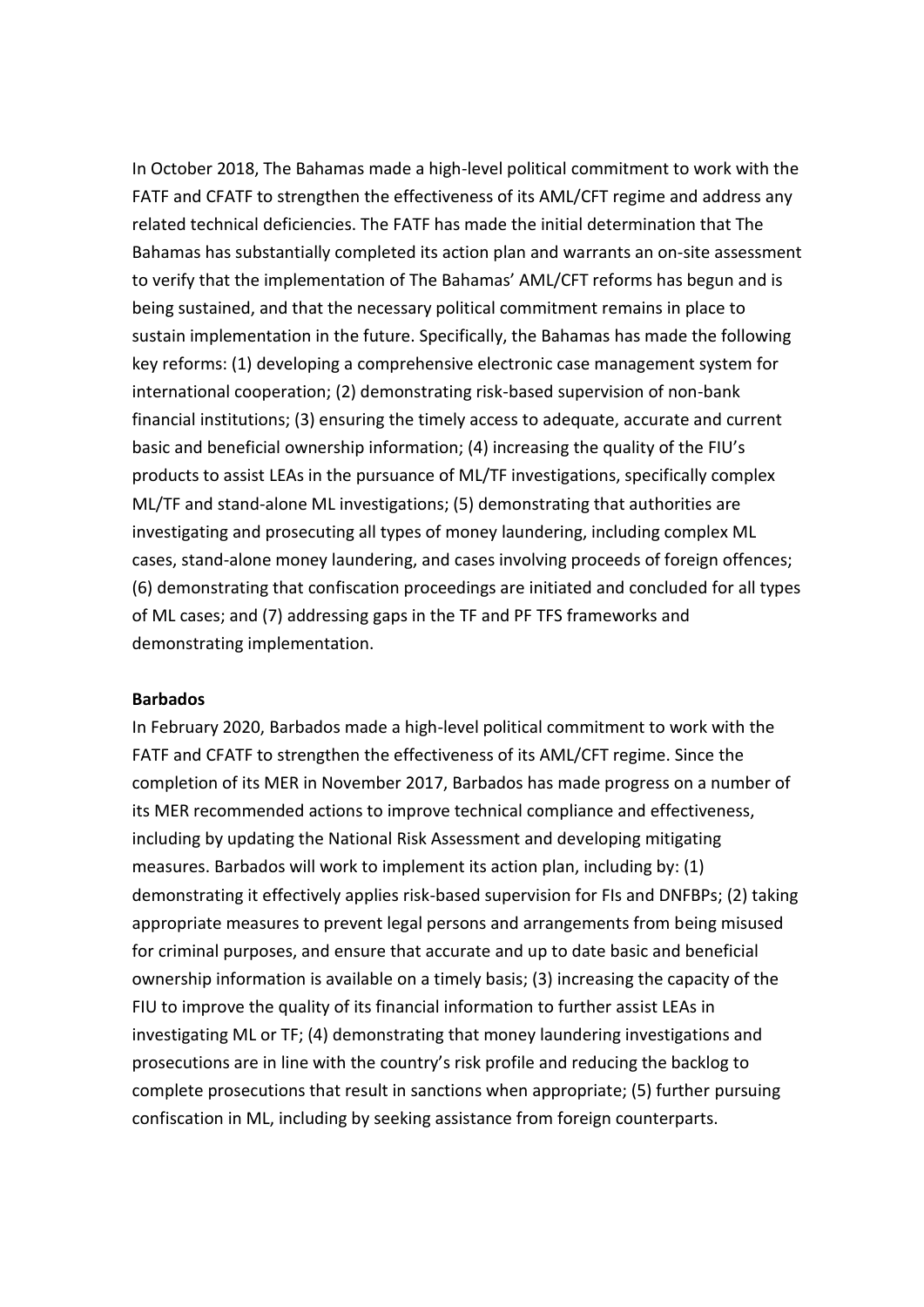#### **Botswana**

Since October 2018, when Botswana made a high-level political commitment to work with the FATF and ESAAMLG to strengthen the effectiveness of its AML/CFT regime and address any related technical deficiencies, Botswana has taken steps towards improving its AML/CFT regime, including by developing its national AML/CFT strategy and operationalising the country's company registry to maintain beneficial ownership information. Botswana should continue to work on implementing its action plan to address its strategic deficiencies, including by: (1) assessing the risks associated with legal persons, legal arrangements, and NPOs; (2) implementing risk-based AML/CFT supervisory manuals; (3) improving its analysis and dissemination of financial intelligence by the FIU; (4) implementing a CFT strategy, and ensuring the TF investigation capacity of the law enforcement agencies; (5) ensuring the implementation without delay of targeted financial sanctions measures related to terrorist financing and proliferation financing, and (6) applying a risk-based approach to monitoring non-profit organisations.

#### **Cambodia**

Since February 2019, when Cambodia made a high-level political commitment to work with the FATF and APG to strengthen the effectiveness of its AML/CFT regime and address any related technical deficiencies, Cambodia has taken steps towards improving its AML/CFT regime, including by demonstrating an increase in domestic coordination and cooperation to enhance ML investigations. Cambodia should continue to work on implementing its action plan to address its strategic deficiencies, including by: (1) providing a broad legal basis for MLA and conducting relevant training to LEAs; (2) implementing risk-based supervision for real estate and casinos; (3) implementing the risk-based supervision to banks, including through prompt, proportionate and dissuasive enforcement actions, as appropriate; (4) amending the AML/CFT Law to address the remaining technical compliance deficiencies; (5) enhancing its analysis of STRs and increasing disseminations to LEAs; (6) demonstrating an increase in ML investigations and prosecutions; (7) demonstrating an increase in the freezing and confiscation of criminal proceeds, instrumentalities, and property of equivalent value; (8) establishing and implementing a legal framework for UN targeted financial sanctions related to proliferation financing and enhancing the understanding of sanctions evasion.

#### **Ghana**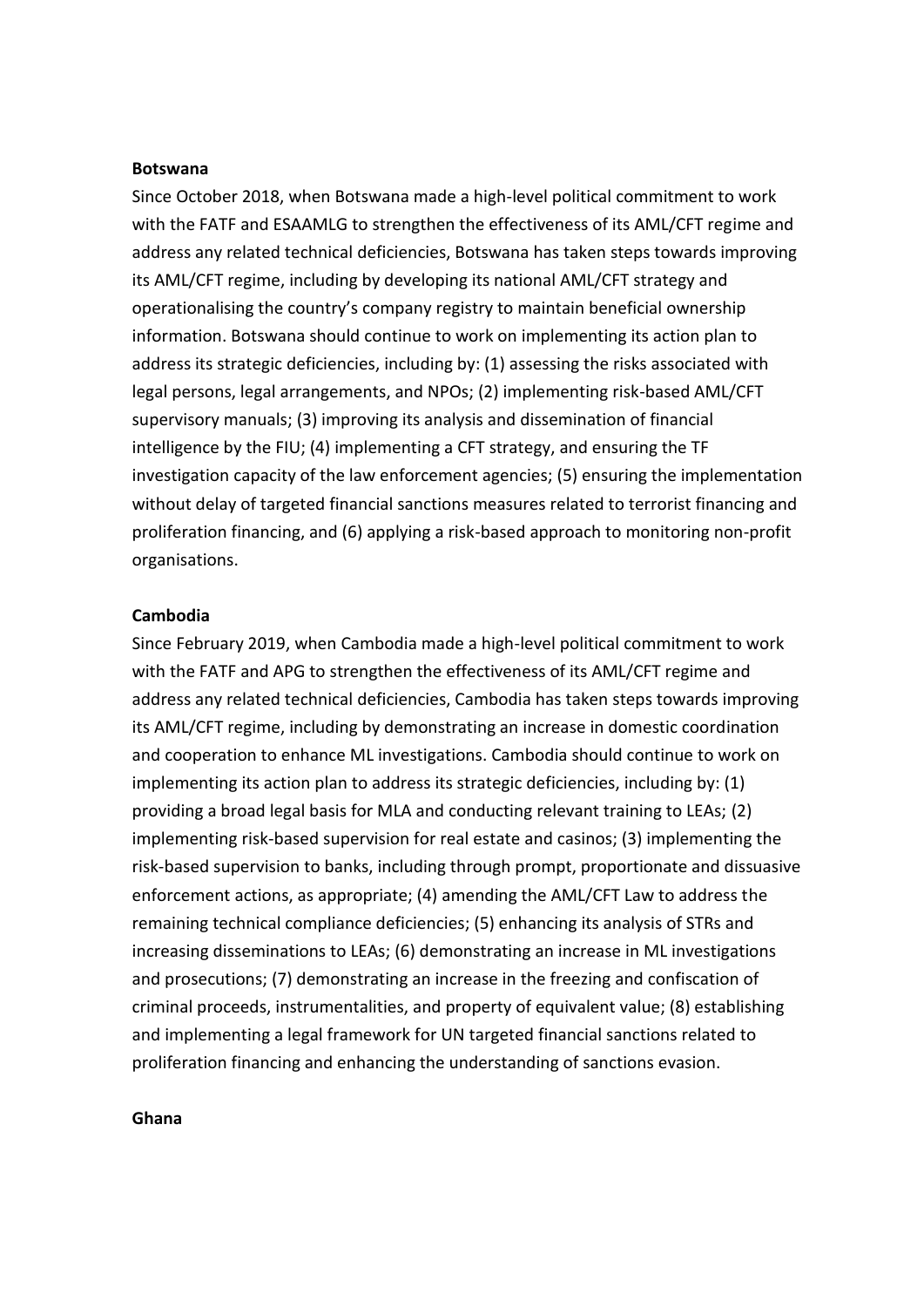Since October 2018, when Ghana made a high-level political commitment to work with the FATF and GIABA to strengthen the effectiveness of its AML/CFT regime, Ghana has taken steps towards improving its AML/CFT regime, including by raising awareness of the supervisors and regulated entities to the identified ML/TF risks. Ghana should continue to work on implementing its action plan to address its strategic deficiencies, including by: (1) implementing a comprehensive national AML/CFT Policy based on the risks identified in the NRA, including measures to mitigate ML/TF risks associated with the legal persons; (2) improving risk-based supervision, by enhancing the capacity of the regulators and the awareness of the private sector; (3) ensuring the timely access to adequate, accurate and current basic and beneficial ownership information; (4) ensuring that the FIU is focusing its activities on the risks identified in the NRA, and adequately resourced; and (5) applying a risk-based approach for monitoring non-profit organisations.

#### **Iceland**

Since October 2019, when Iceland made a high-level political commitment to work with the FATF to strengthen the effectiveness of its AML/CFT regime, Iceland has continued to take significant steps towards improving its AML/CFT regime, including by increasing the FIU's human resources to address the volume of STRs and strengthen strategic analysis as well as ensuring effective supervision for targeted financial sanctions compliance and establishing sufficient resources and supervisory procedures to assess TF risks in the NPO sector. Iceland should continue to work on implementing its action plan to address its strategic deficiencies by (1) finalising the collection of accurate Beneficial Ownership information and demonstrating the imposition of appropriate sanctions for non-compliance; and (2) concluding work to introduce an automated system for STR filing.

#### **Jamaica**

In February 2020, Jamaica made a high-level political commitment to work with the FATF and CFATF to strengthen the effectiveness of its AML/CFT regime. Since the completion of its MER in November 2016, Jamaica has made progress on a number of its MER recommended actions to improve technical compliance and effectiveness, including by amending its customer due diligence obligations. Jamaica will work to implement its action plan, including by: (1) developing a more comprehensive understanding of its ML/TF risk; (2) including all FIs and DNFBPs in the AML/CFT regime and ensuring adequate risk based supervision in all sectors; (3) taking appropriate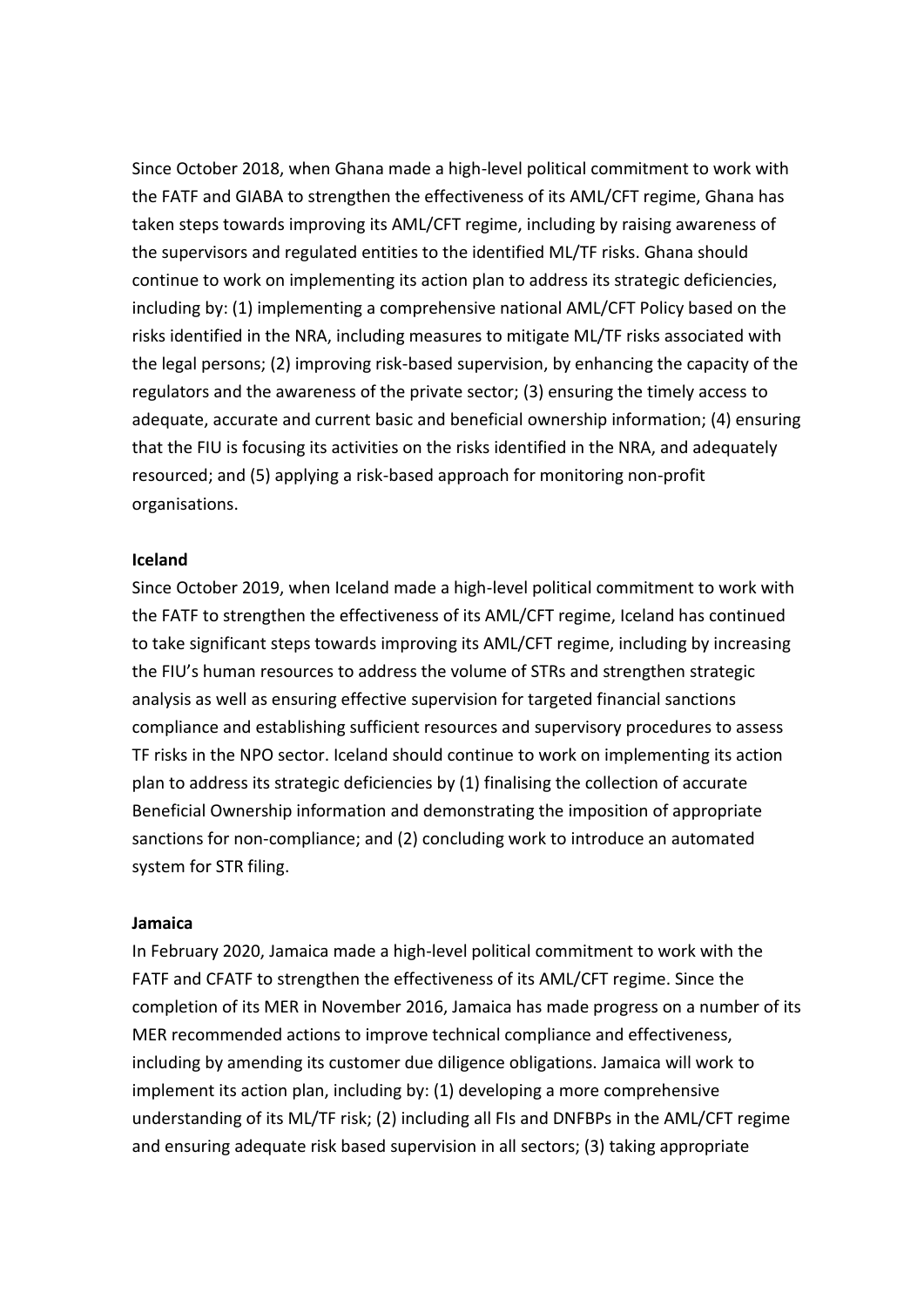measures to prevent legal persons and arrangements from being misused for criminal purposes, and ensure that accurate and up to date basic and beneficial ownership information is available on a timely basis; (4) taking proper measures to increase the use of financial information and to increase ML investigations and prosecutions, in line with the country's risk profile; (5) ensuring the implementation of targeted financial sanctions for terrorist financing without delay; and (6) implementing a risk based approach for supervision of its NPO sector to prevent abuse for TF purposes.

#### **Mauritius**

In February 2020, Mauritius made a high-level political commitment to work with the FATF and ESAAMLG to strengthen the effectiveness of its AML/CFT regime. Since the completion of its MER in 2018, Mauritius has made progress on a number of its MER recommended actions to improve technical compliance and effectiveness, including amending the legal framework to require legal persons and legal arrangements to disclose of beneficial ownership information and improving the processes of identifying and confiscating proceeds of crimes. Mauritius will work to implement its action plan, including by: (1) demonstrating that the supervisors of its global business sector and DNFBPs implement risk-based supervision; (2) ensuring the access to accurate basic and beneficial ownership information by competent authorities in a timely manner; (3) demonstrating that LEAs have capacity to conduct money laundering investigations, including parallel financial investigations and complex cases; (4) implementing a risk based approach for supervision of its NPO sector to prevent abuse for TF purposes, and 5) demonstrating the adequate implementation of targeted financial sanctions through outreach and supervision.

#### **Mongolia**

Since October 2019, when Mongolia made a high-level political commitment to work with the FATF and APG to strengthen the effectiveness of its AML/CFT regime, Mongolia continues to take significant steps towards improving its AML/CFT regime, including by demonstrating an increase in sanctions and remedial actions by financial supervisors for identified violations, and further seizing and confiscating falsely/non-declared currency. Mongolia should continue to work on implementing its action plan to address its strategic deficiencies, including by: (1) improving sectoral ML/TF risk understanding by DNFBP supervisors, applying a risk-based approach to supervision, particularly in relation to dealers in precious metals and stones; (2) demonstrating increased investigations and prosecutions of different types of ML activity in line with identified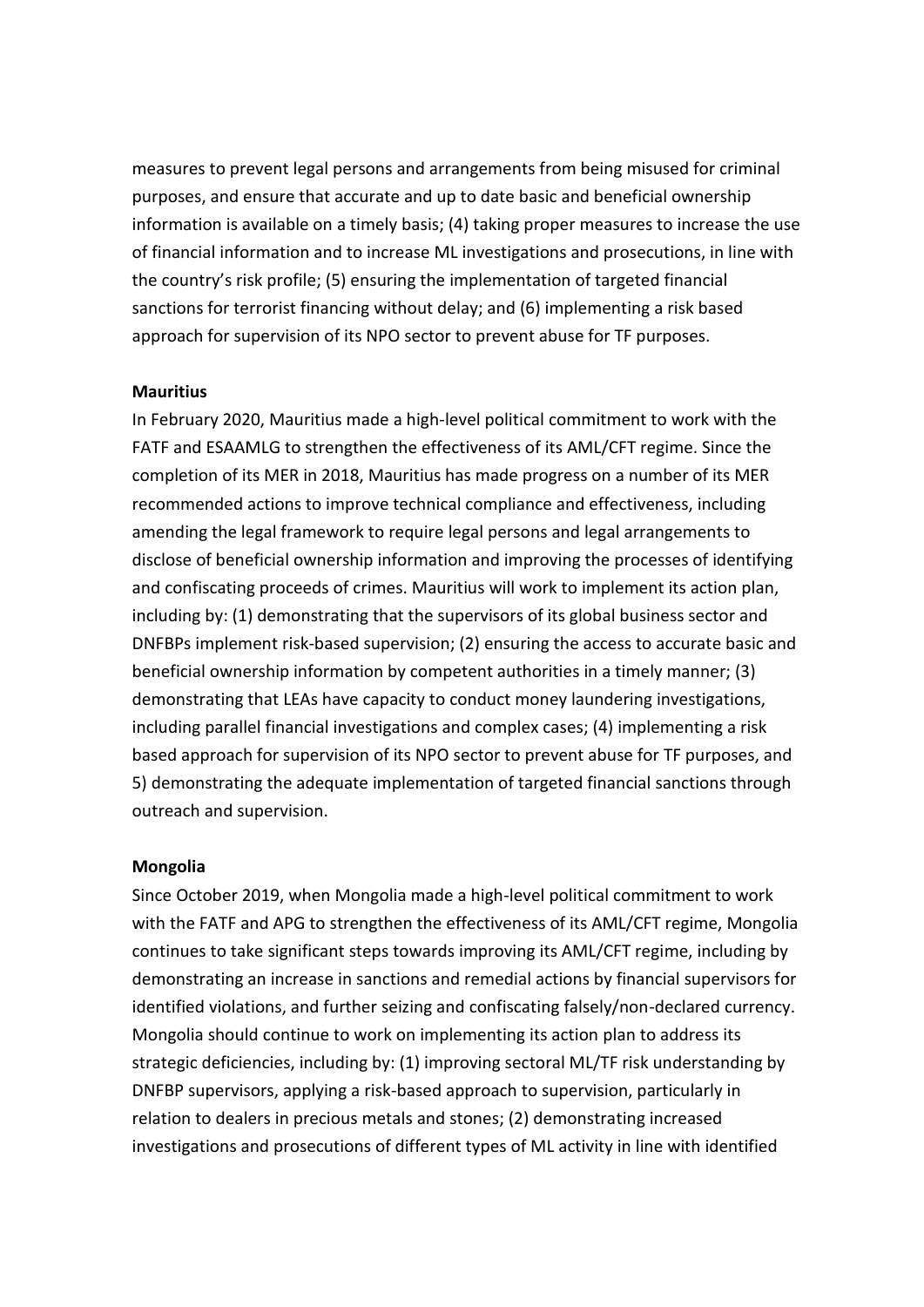risks; and (3) monitoring compliance by FIs and DNFBPs with their PF-related TFS obligations, including the application of proportionate and dissuasive sanctions.

#### **Myanmar**

In February 2020, Myanmar made a high-level political commitment to work with the FATF and APG to strengthen the effectiveness of its AML/CFT regime. Since the completion of its MER in September 2018, Myanmar has proactively made progress on a number of its MER recommended actions to improve technical compliance and effectiveness, including by introducing various legislative measures and establishing a regulatory framework for the registration of hundi operators. Myanmar will work to implement its action plan, including by: (1) demonstrating an improved understanding of ML risks in key areas; (2) ensuring the supervisory body for DNFBPs is sufficiently resourced, onsite/offsite inspections are risk-based, and hundi operators are registered and supervised; (3) demonstrating enhances in the use of financial intelligence in LEA investigations, and increasing operational analysis and disseminations by the FIU; (4) ensuring that ML is investigated/prosecuted in line with risks; (5) demonstrating investigation of transnational ML cases with international cooperation (6) demonstrating an increase in the freezing/seizing and confiscation of criminal proceeds, instrumentalities, and/or property of equivalent value; (7) managing seized assets to preserve the value of seized goods until confiscation; and (8) demonstrating implementation of TFS related to PF, including training on PF sanctions evasion.

#### **Nicaragua**

In February 2020, Nicaragua made a high-level political commitment to work with the FATF and GAFILAT to strengthen the effectiveness of its AML/CFT regime. Since the completion of its MER in July 2017, Nicaragua has made progress on a number of its MER recommended actions to improve technical compliance and effectiveness, including by increasing the use of financial information in the investigation and prosecution of ML offenses and fixing its legal framework for criminalizing TF. Nicaragua will work to implement its action plan, including by: (1) developing a more comprehensive understanding of its ML/TF risk; (2) more proactively seeking international cooperation to support ML investigation, especially with the aim of identifying and tracing assets with confiscation and repatriation purposes; (3) conducting effective risk based supervision; (4) taking appropriate measures to prevent legal persons and arrangements from being misused for criminal purposes, and ensure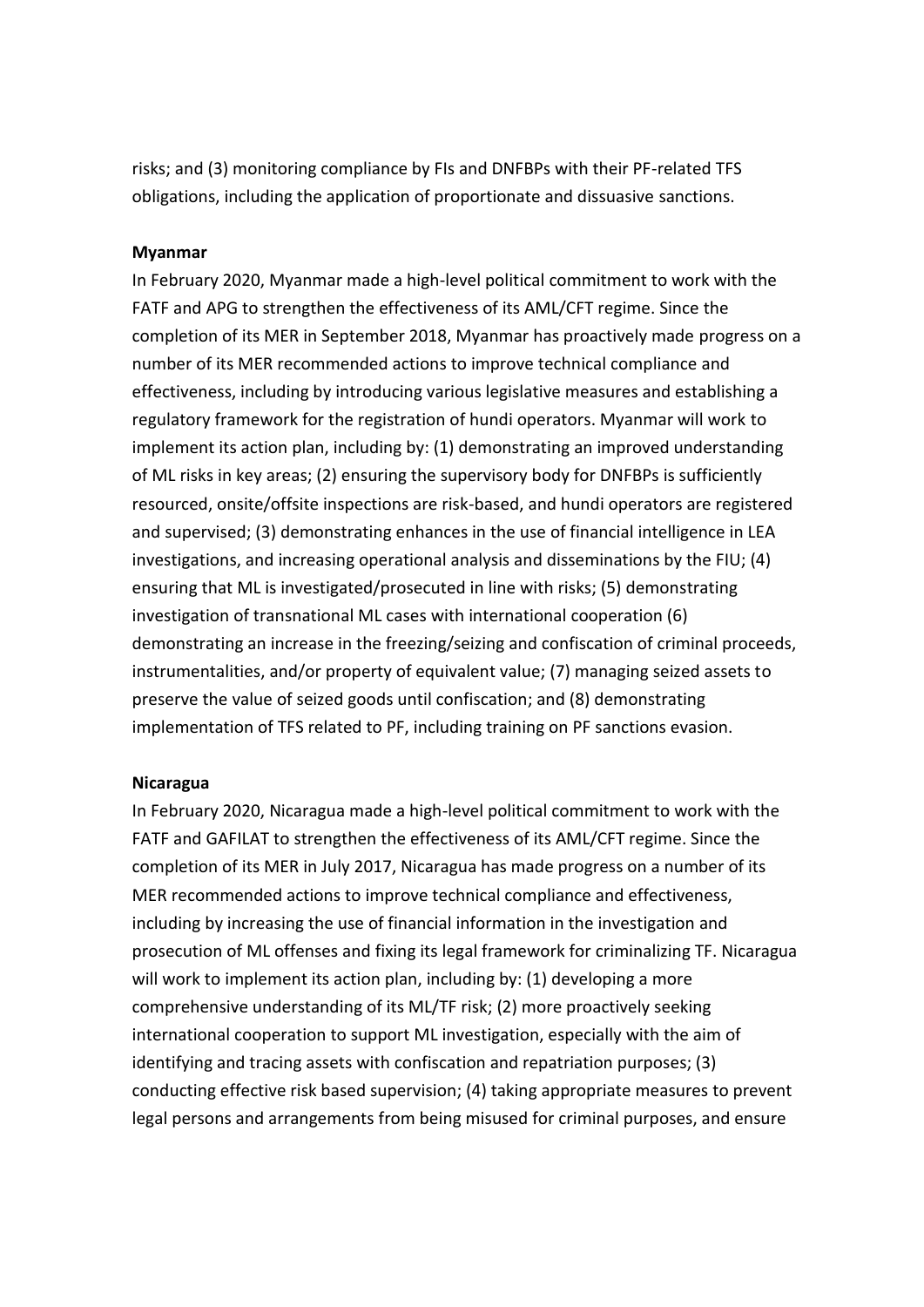that accurate and up to date basic and beneficial ownership information is available on a timely basis.

#### **Pakistan**

Since June 2018, when Pakistan made a high-level political commitment to work with the FATF and APG to strengthen its AML/CFT regime and to address its strategic counter-terrorist financing-related deficiencies, Pakistan's political commitment has led to progress in a number of areas in its action plan, including risk-based supervision and pursuing domestic and international cooperation to identify cash couriers. Pakistan should continue to work on implementing its action plan to address its strategic deficiencies, including by: (1) demonstrating that remedial actions and sanctions are applied in cases of AML/CFT violations, relating to TF risk management and TFS obligations; (2) demonstrating that competent authorities are cooperating and taking action to identify and take enforcement action against illegal money or value transfer services (MVTS); (3) demonstrating the implementation of cross-border currency and BNI controls at all ports of entry, including applying effective, proportionate and dissuasive sanctions; (4) demonstrating that law enforcement agencies (LEAs) are identifying and investigating the widest range of TF activity and that TF investigations and prosecutions target designated persons and entities, and those acting on behalf or at the direction of the designated persons or entities; (5) demonstrating that TF prosecutions result in effective, proportionate and dissuasive sanctions (6) demonstrating effective implementation of targeted financial sanctions (supported by a comprehensive legal obligation) against all 1267 and 1373 designated terrorists and those acting for or on their behalf, including preventing the raising and moving of funds, identifying and freezing assets (movable and immovable), and prohibiting access to funds and financial services; (7) demonstrating enforcement against TFS violations including administrative and criminal penalties and provincial and federal authorities cooperating on enforcement cases; (8) demonstrating that facilities and services owned or controlled by designated person are deprived of their resources and the usage of the resources.

All deadlines in the action plan have expired. While noting recent and notable improvements, the FATF again expresses concerns given Pakistan's failure to complete its action plan in line with the agreed timelines and in light of the TF risks emanating from the jurisdiction. To date, Pakistan has largely addressed 14 of 27 action items, with varying levels of progress made on the rest of the action plan. The FATF strongly urges Pakistan to swiftly complete its full action plan by June 2020. Otherwise, should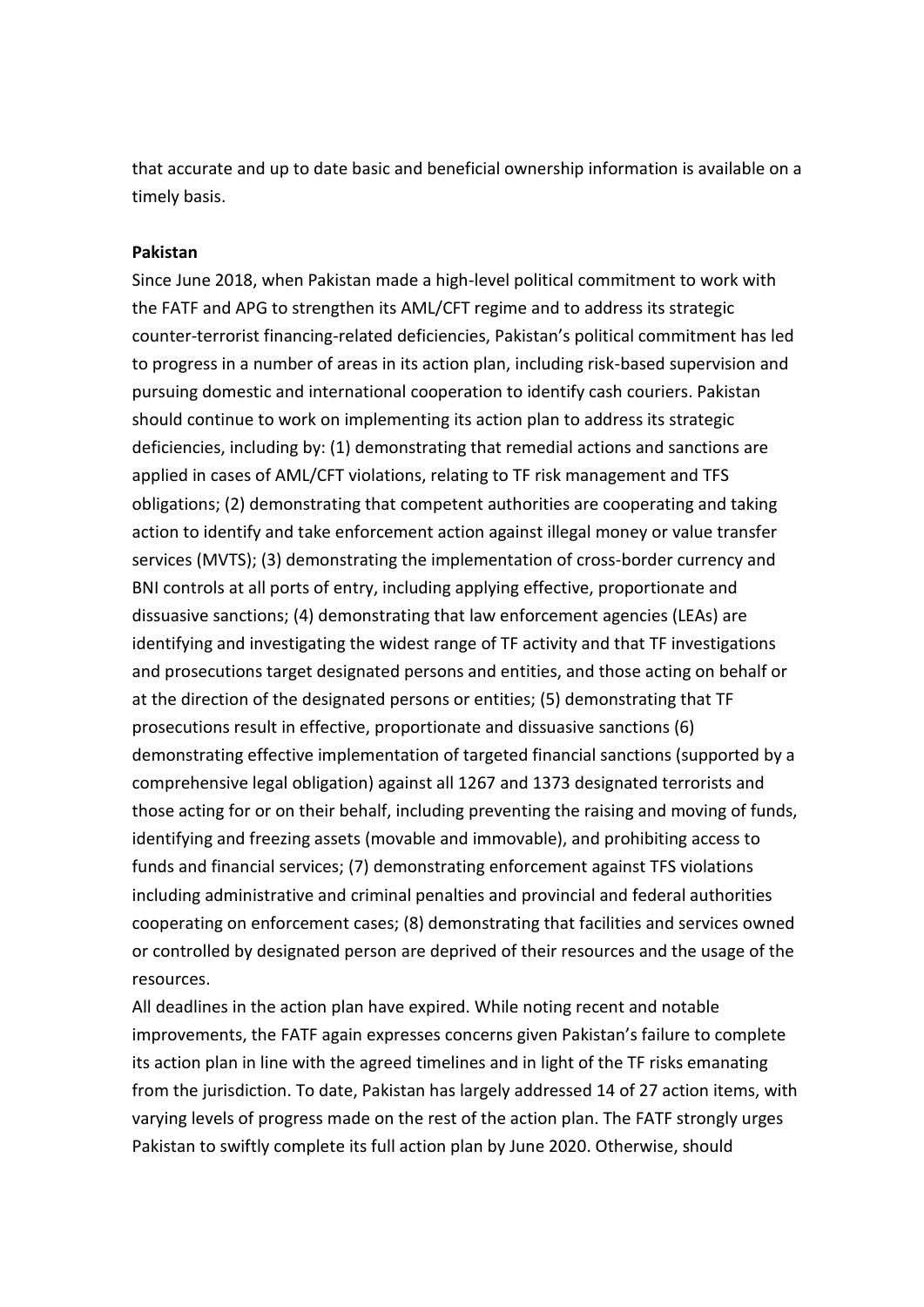significant and sustainable progress especially in prosecuting and penalising TF not be made by the next Plenary, the FATF will take action, which could include the FATF calling on its members and urging all jurisdiction to advise their FIs to give special attention to business relations and transactions with Pakistan.

#### **Panama**

Since June 2019, when Panama made a high-level political commitment to work with the FATF and GAFILAT to strengthen the effectiveness of its AML/CFT regime, Panama has taken some steps towards improving its AML/CFT regime, including by drafting sectoral risk assessments for the corporate and DNFBP sectors and free trade zones. Panama should continue to work on implementing its action plan to address its strategic deficiencies, including by: (1) strengthening its understanding of the national and sectoral ML/TF risk and informing findings to its national policies to mitigated the identified risks; (2) proactively taking action to identify unlicensed money remitters, applying a risk-based approach to supervision of the DNFBP sector and ensuring effective, proportionate, and dissuasive sanctions again AML/CFT violations; (3) ensuring adequate verification and update of beneficial ownership information by obliged entities, establishing an effective mechanisms to monitor the activities of offshore entities, assessing the existing risks of misuse of legal persons and arrangements to define and implement specific measures to prevent the misuse of nominee shareholders and directors, and ensuring timely access to adequate and accurate beneficial ownership information; and (4) ensuring effective use of FIU products for ML investigations, demonstrating its ability to investigate and prosecute ML involving foreign tax crimes and to provide constructive and timely international cooperation with such offence, and continuing to focus on ML investigations in relation to high-risk areas identified in the NRA and MER.

#### **Syria**

Since February 2010, when Syria made a high-level political commitment to work with the FATF and MENAFATF to address its strategic AML/CFT deficiencies, Syria has made progress to improve its AML/CFT regime. In June 2014, the FATF determined that Syria had substantially addressed its action plan at a technical level, including by criminalising terrorist financing and establishing procedures for freezing terrorist assets. While the FATF determined that Syria has completed its agreed action plan, due to the security situation, the FATF has been unable to conduct an on-site visit to confirm whether the process of implementing the required reforms and actions has begun and is being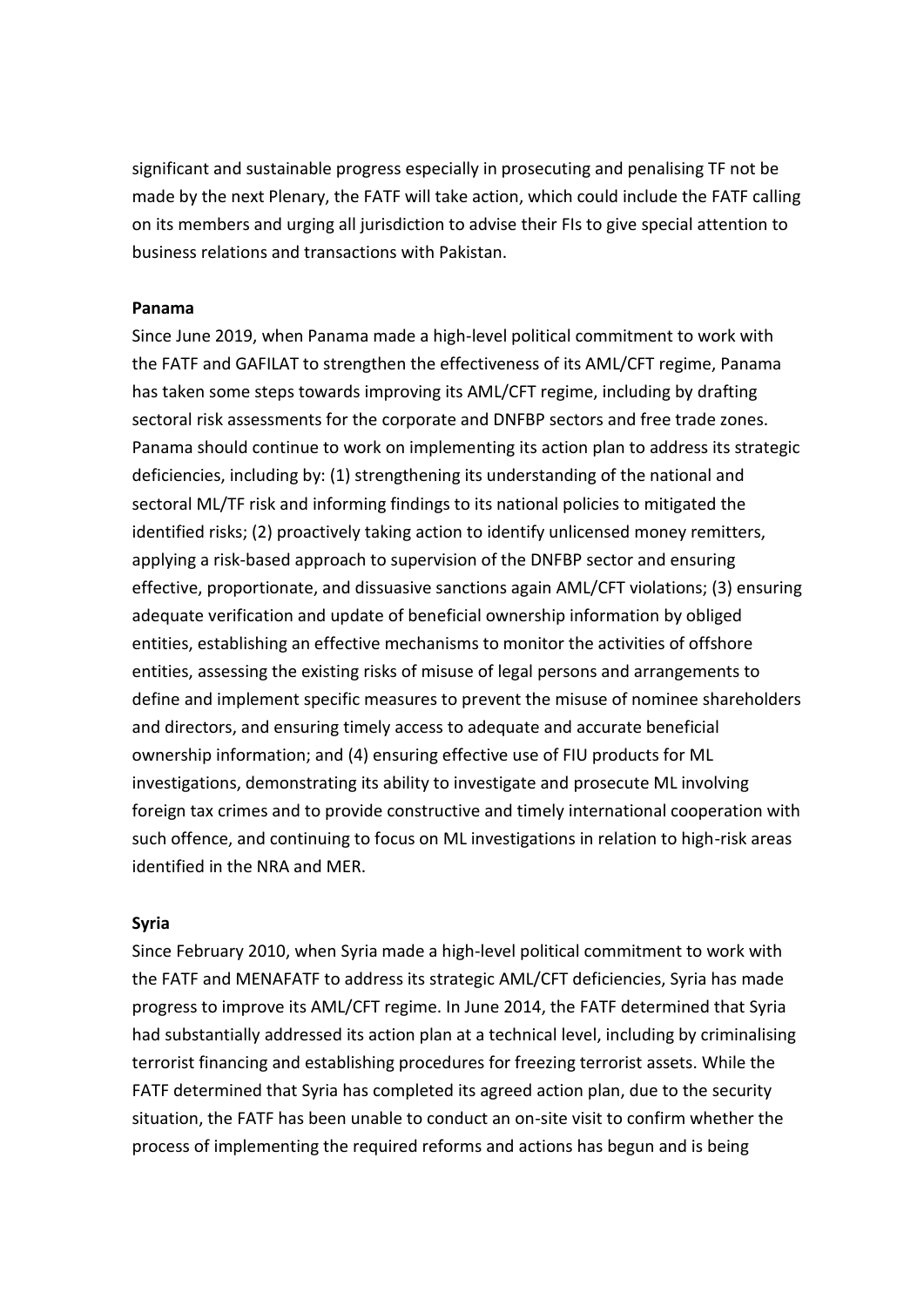sustained. The FATF will continue to monitor the situation, and will conduct an on-site visit at the earliest possible date.

#### **Uganda**

In February 2020, Uganda made a high-level political commitment to work with the FATF and ESAAMLG to strengthen the effectiveness of its AML/CFT regime. Since the completion of its MER in 2016, Uganda has made progress on a number of its MER recommended actions to improve technical compliance and effectiveness, including conducting its first national ML/TF risk assessment and amending the relevant legal frameworks to addressed the technical deficiencies in its ML and TF offences. Uganda will work to implement its action plan, including by: (1) adopting a national AML/CFT strategy; (2) seeking international cooperation in line with the country's risk profile; (3) developing and implementing risk-based supervision to FIs and DNFBPs; (4) ensuring that competent authorities have timely access to accurate basic and beneficial ownership information for legal entities; (5) demonstrating LEAs and judicial authorities apply the ML offence consistent with the identified risks; (6) establishing and implementing policies and procedures for identifying, tracing, seizing and confiscating proceeds and instrumentalities of crime; (7) demonstrating that LEAs conduct TF investigations and pursue prosecutions commensurate with Uganda's TF risk profile; (8) addressing the technical deficiencies in the legal framework to implement PF-related TFS and implementing a risk based approach for supervision of its NPO sector to prevent abuse for TF purposes.

#### **Yemen**

Since February 2010, when Yemen made a high-level political commitment to work with the FATF and MENAFATF to address its strategic AML/CFT deficiencies, Yemen has made progress to improve its AML/CFT regime. In June 2014, the FATF determined that Yemen had substantially addressed its action plan at a technical level, including by: (1) adequately criminalising money laundering and terrorist financing; (2) establishing procedures to identify and freeze terrorist assets; (3) improving its customer due diligence and suspicious transaction reporting requirements; (4) issuing guidance; (5) developing the monitoring and supervisory capacity of the financial sector supervisory authorities and the financial intelligence unit; and (6) establishing a fully operational and effectively functioning financial intelligence unit. While the FATF determined that Yemen has completed its agreed action plan, due to the security situation, the FATF has been unable to conduct an on-site visit to confirm whether the process of implementing